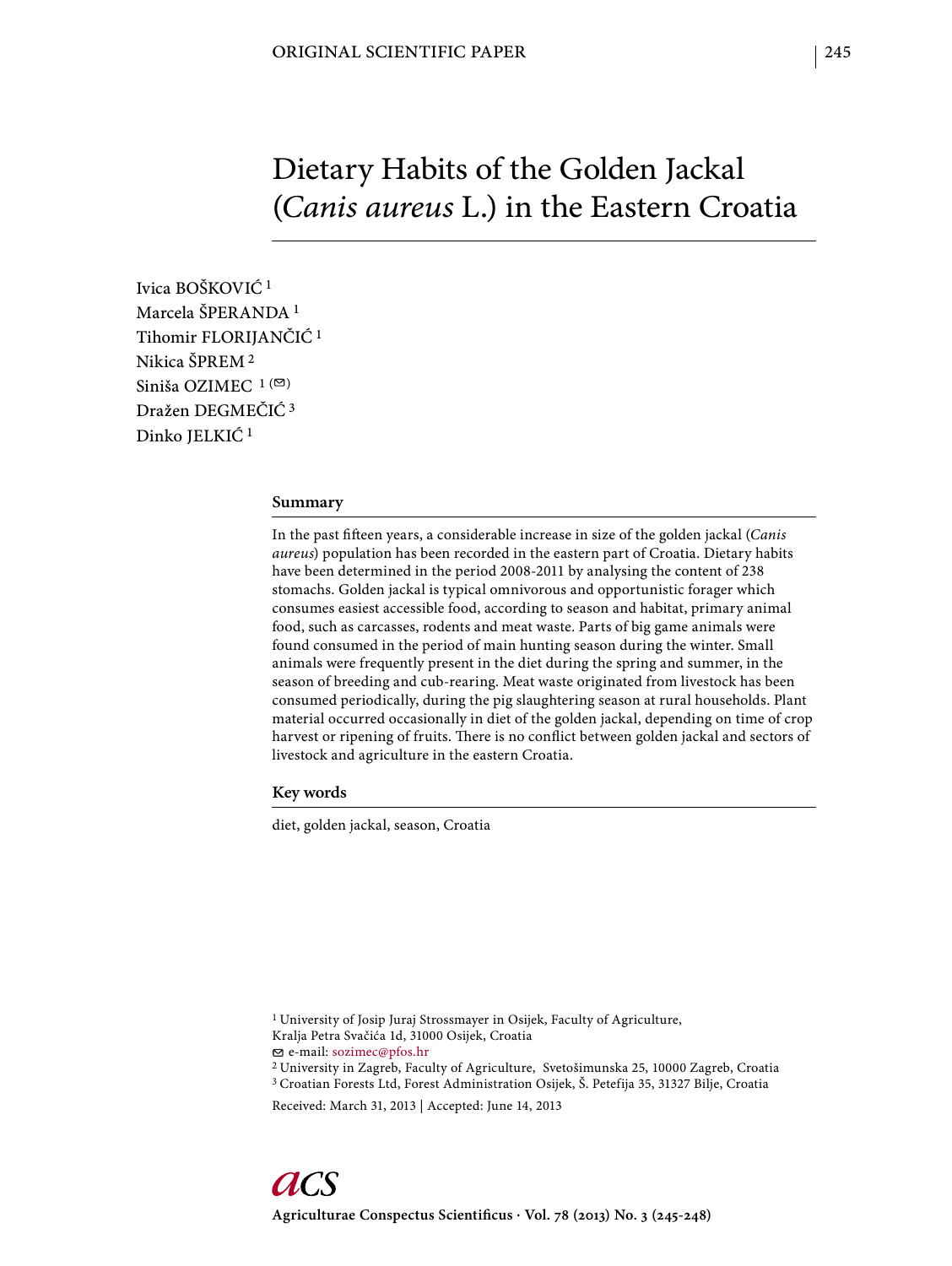## **Aim**

Data on feeding habits of adult golden jackals living in various parts of Europe are still insufficient (Macdonald 1983). Some authors considered that golden jackal is collector of meat waste and carcasses (Setzer 1961; Dorst 1970), and occassional scavenger (Rowe-Rowe 1976). Research on diet composition of the golden jackal in southwestern part of Hungary indicated that meal consisted of 54% animal and 46% plant food (Lanszki and Heltai 2002), with rodents and carcasses of even-toed ungulates (*Artiodactyla*) as very important food source during the winter and spring (Lanski et al. 2006; Lanski and Heltai 2010).

Golden jackal in northern Dalmatia (Croatia) mostly feed upon hares and quails, but sometimes can attack sheep (Kryštufek 1984). In southeast part of Bulgaria the golden jackal seriously threatened livestock; 1 053 attacks were reported in the period from 1982 to 1987, mostly upon sheep, lambs as well as game animals like red deer calves (Genov and Vassilev 1991). In the past fifteen years, a considerable increase in size of the golden jackal (*Canis aureus*) population has been recorded in the eastern part of Croatia. Since the golden jackal, as a member of the family Canidae, is a predator, negative attitude that its increased population can cause significant harm upon game animals in the hunting grounds, is still widely present. The aim of this study was to determine the feeding habits of the golden jackal in the area of eastern Croatia. Habitat diversity and the high population density of the golden jackal were the main reasons of choosing this area.

## **Material and methods**

Research of diet composition of the golden jackal was carried out in the area of eastern Croatia, in the period 2008- 2011, by collecting stomach specimens from individuals shot during the hunting or found killed in road traffic accidents. Consumed and undigested content of 238 stomach samples has been analysed. According to season, 43 specimens were collected in spring, 51 in summer, 77 in autumn and 67 in winter. Qualitative stomach content analysis was done in the laboratory by using stereo microscope (5 x magnifications). Identification keys were used for identification of mammalian hair (Teerink 1991) and bird feathers (Day 1966). For evaluation of diet habits, the coefficient of emptiness (CV) was calculated (Hureau 1970): CV  $(\%)$  = total number of empty stomach / total number of stomach analysed x 100. Frequencies of occurrences for each diet component (F) was calculated (Holden and Raitt 1974): F (%) = frequency of one diet component / total frequency of all diet components x 100. Diet components and their frequencies were classified according to season and food category. The chi-square statistical test was performed on the frequencies of diet components in order to examine differences between seasons and components.

### **Results and discussion**

Out of 238 analysed stomach samples, 33 were empty, without any food traces. These were found in individuals shot during the evening time, when animal did not take any food and previously consumed meal is already digested. Related to seasonal aspect, the golden jackal had empty stomach more often in the spring  $(CV = 23.3%)$  and summer  $(CV = 19.6%)$ , when the hunting season is closed and quantity of animal waste available in the environment is low. Oppositely, the CV values were lower in the autumn (9.1%) and winter (9.0%), suggesting that food sources are more achievable to golden jackal.

In total of 205 filled stomachs, following diet components were recorded: only animal remains in 113; only plant remains in 5; mixed animal and plant remains in 87; artificial material (plastic bags and aluminium foil) with other components in 5 stomachs. Seasonal distribution of frequencies

| Table 1. Seasonal distribution of number (N) of analysed    |
|-------------------------------------------------------------|
| stomachs of golden jackal and frequencies (F in %) for each |
| main category of diet components                            |

| Diet component               | Spring         |             | Summer   |              | Autumn   |              | Winter         |             |
|------------------------------|----------------|-------------|----------|--------------|----------|--------------|----------------|-------------|
|                              | N              | F(%)        | N        | F(%)         | N        | F(%)         | N              | F(%)        |
| Waste of<br>livestock        | 1              | 2.3         | $\theta$ | 0.0          | 13       | 16.9         | 21             | 31.3        |
| Carcasses of<br>livestock    | 6              | 13.9        | 7        | 13.7         | 6        | 7.8          | 3              | 4.5         |
| Waste of game<br>animals     | 7              | 16.3        | 13       | 25.5         | 29       | 37.7         | 25             | 37.3        |
| Carcasses of<br>game animals | $\mathfrak{D}$ | 4.7         | 3        | 5.9          | 6        | 7.8          | 5              | 7.5         |
| Small animals<br>Plant food  | 14<br>1        | 32.6<br>2.3 | 23<br>49 | 45.1<br>96.0 | 12<br>20 | 15.6<br>15.9 | $\Omega$<br>10 | 0.0<br>15.3 |

 $(\%)$  for each diet category in analysed number  $(N)$  of filled stomachs is given in Table 1.

Results obtained shows that diet of the golden jackal in the area of eastern Croatia is not such diversified (Bošković et al. 2009; Bošković et al. 2010). For the comparison, Lanszki et al. (2006) reported that in coastal area of Greece diet of the golden jackal contains 20 plant and 37 animal species, including portion of marine invertebrates collected during the period of low-tide (Lanszki et al. 2009). Despite the availability of animal food throughout the year, percentage of animal tissue originated from livestock (F=27.9%) in diet composition of the golden jackal in eastern Croatia is relatively low. Higher values, above 50% were reported in Greece (Giannatos 2004), Israel (Macdonald 1979; Yom-Tov et al. 1995) and Bulgaria (Stenin et al. 1983).

Results of the performed chi-square statistical test  $\chi$ 2 (15,  $N=276$ ) = 110.54, p<0.001, are presented in Table 2. Differences between seasons and diet components have been verified.

Animal waste and remains of carcasses originated from livestock (pigs and cattle) dominated in the late autumn and winter (Table 2). This is period of traditional pig slaughtering season at rural households in eastern Croatia. Meat waste consisting of fat tissue, intestines and parts of skin is thrown away outside the settlements, despite the fact that this is improper and unsafe treatment of animal waste, which makes it easily accessible to the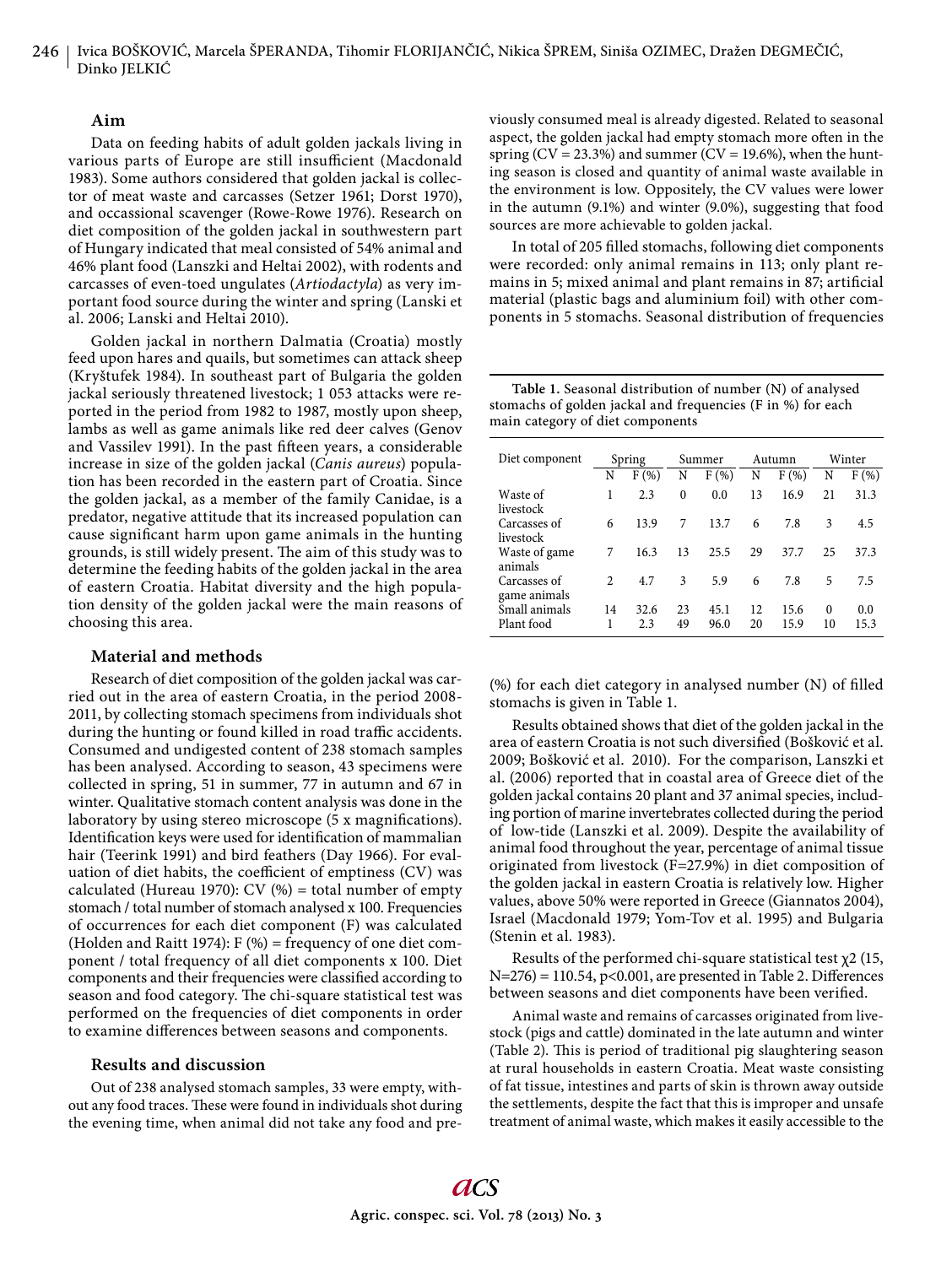| Diet<br>component |                | Spring |      | Summer Autumn | Winter |
|-------------------|----------------|--------|------|---------------|--------|
| Waste of          | Count          | 1.0    | 0.0  | 13.0          | 21.0   |
| livestock         | Expected count | 3.9    | 12.0 | 10.9          | 8.1    |
| Carcasses of      | Count          | 6.0    | 7.0  | 6.0           | 3.0    |
| livestock         | Expected count | 2.5    | 7.6  | 6.9           | 5.1    |
| Waste of          | Count          | 7.0    | 13.0 | 29.0          | 25.0   |
| game animals      | Expected count | 8.3    | 25.5 | 23.1          | 17.2   |
| Carcasses of      | Count          | 2.0    | 3.0  | 6.0           | 5.0    |
| game animals      | Expected count | 1.8    | 5.5  | 5.0           | 3.7    |
| Small             | Count          | 14.0   | 23.0 | 12.0          | 0.0    |
| animals           | Expected count | 5.5    | 16.9 | 15.3          | 11.4   |
| Plant food        | Count          | 1.0    | 49.0 | 20.0          | 10.0   |
|                   | Expected count | 9.0    | 27.5 | 24.9          | 18.6   |

Table 2. Differences between diet components and season verified by Chi quadrat test



**Figure 1.** Rodents and fruit remains in the stomach content of the golden jackal (Author: Ivica Bošković)

golden jackal. Remains of pig's muscles were not recorded in any of analysed stomachs. Cattle remains (muscle tissue, skin with hair) were recorded in five samples, probably taken from animal waste and carcasses disposed in the vicinity of the cattle farms.

Animal waste and parts of carcasses originated from big game animals: wild boar (*Sus scrofa*), roe deer (*Capreolus capreolus*) and red deer (*Cervus elaphus*) were mostly found consumed during the late autumn and winter, when the main hunting season is on-going. Skin and hairs of wild boar were recorded in 64 analysed stomachs (F=43.9%). The muscle tissue were present in 16 samples (F=7.8%), and it was usually found in individuals shot near the minefields. In such areas hunting management is not possible, so the wounded game in searching for shelter become an easy prey to the golden jackal.

The muscle tissue of roe deer was present in eight analysed stomachs, while skin, hair and viscera were present in 21 samples ( $F = 10.2\%$ ). Remains of red deer calf, probably caught by predation, were found in only two samples. Skin and viscera of red deer, but without muscle tissue, were found in five stomachs  $(F = 2.4\%)$  only during autumn-winter period. The results obtained correspond to researches carried out in Bulgaria (Demeter and Spassov 1993) and Hungary (Lanszki et al. 2006), which find out low consumption of red deer and roe deer in diet of the golden jackal, while the wild boar has been consumed in high portion.

Category of small animals comprises groups of wild and domestic animals, such as: rodents, rabbit, domestic cat, pheasant, poultry and insects. Golden jackal in eastern Croatia catches and consumes various small animals more frequently during the summer, as it is shown in the results of performed Chi quadrat test (Table 2). This is a period of breeding and cub-rearing when less meat waste is accessible in the hunting ground. Intensive reproduction cycle in the nature enlarges the population of small animals in natural and semi-natural habitats, giving a good food source to the golden jackal. Main characteristic of the summer season is ripening of wild and cultivated fruits, as well as crops, and stomach content is usually mixture of animal and plant food (Figure 1).

Rodents were consumed seasonally, with high frequency in spring and summer. During the tillage operations done during summer, rodents were recorded in 30 stomachs (F=14.6%).

Mouse species (*Apodemus agrarius*, *Apodemus sylvaticus*, *Mus musculus*), and the common vole (*Microtus arvalis*)*,* were found in 25 samples, mainly in golden jackal culled on agriculural land. Black rat (*Rattus rattus*) was found in five samples, in the individuals culled near the settlements, animal carcass disposal sites or found killed in road traffic accidents. Research in Hungary (Lanszki et al. 2006), reported rodents: the European water vole (*Arvicola terrestris*), black rat (*Rattus rattus*) and dormouse (*Myoxidae*) as frequent component in diet spectrum of the golden jackal. Remains of rabbit were found in two stomachs (F=1.0%), and of domestic cat in four stomachs (F=2%). Remains of poultry were recorded in 16 stomachs (F=7.8%), and it is equally distributed in all seasons. Insects and their larvae were found in 14 stomachs (F=6.8%), represented with grasshoppers (*Orthoptera*), housefly (Musca domestica), cockchafer (Melolontha melolontha) and mole cricket (*Gryllotalpa vulgaris*). Higher percentage of insects has been reported in diet of the golden jackal living in the Mediterranean area: 29.5% on the Pelješac peninsula at Croatian Adriatic coast (Radović and Kovačić 2010), 18% in Greece (Lanszki et al. 2009), 17% in India (Mukherjee et al. 2004) and 10% in Bangladesh (Jaeger et al. 2007).

The frequency of plant remains (undigested fruits, vegetables, seeds, branches, grasses and dried leaves) in analysed stomachs amounted to 44.9%. Plant material was found mixed with animal food in 87 stomachs, while five stomachs were filled with only digested plant remains.

In the lowland landscape of eastern Croatia dominates agricultural land (in average 62% of total land surface) suitable for intensive growing of various annual crops. Golden jackal likes to consume immature seeds of maize (*Zea mays*), common oat (*Avena sativa*) and sunflower (*Helianthus annuus*). Maize seeds were found in 13 stomachs ( $F= 6.3\%$ ), and those of sunflower in seven stomachs (F=3.4%), during the month of